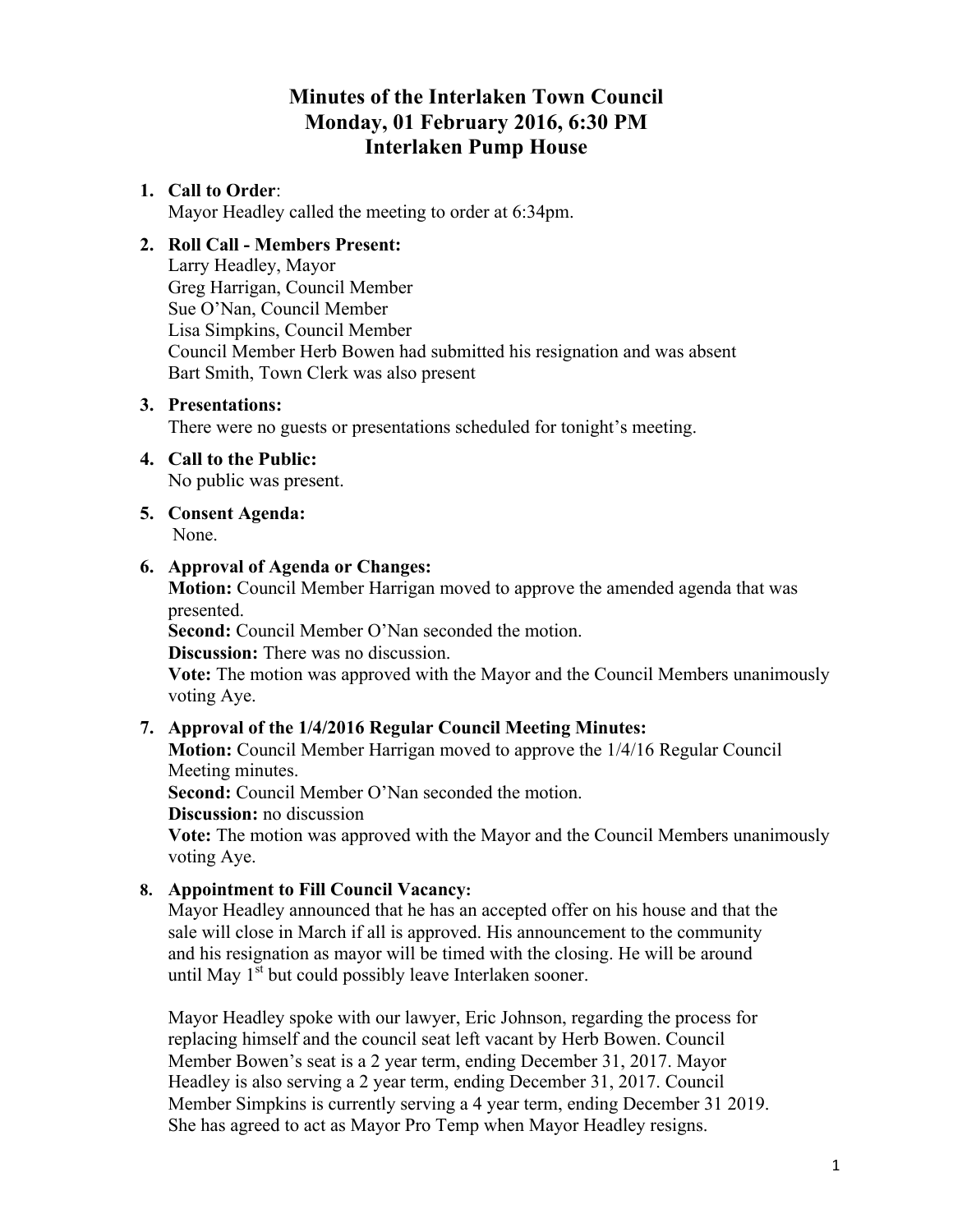Council Member Simpkins spoke about her new job within a multinational travel agency. She affirmed that she would be able to perform the duties of Mayor with flexibility in her work schedule. Council Member Harrigan brought up the issue of enforcement of ordinances in the community and the responsibility of the Mayor in those duties. Simpkins suggested we have an intermediary perform the enforcement duties and not a member of the Council. Harrigan mentioned that we should be able to ticket people for dogs who are barking, and other infractions. This will be part of the codes and ordinances process – a discussion of enforcement.

Mayor Headley discussed the process for replacing Council Members. When a Council Member resigns, the replacement for that position is appointed by the Mayor, and then approved by the Council. The appointee serves until the next municipal election regardless of the term length of the resignee who created the vacant seat. Interlaken's next municipal election is in November of 2017. Council Members elected at that time will be seated on January 1, 2018. This means the Council seats vacated by Bowen and Simpkins (as Mayor Pro Temp) will be filled by appointment with approval of the Council, and will only serve until January 1, 2018. If an appointee wishes to continue their seat as Council Member, they may run for election in November 2017. If the seat they filled by appointment is a 4 year term, they may only serve out the remainder of that 4 year term (2 years). If the seat they filled by appointment was a 2 year term, they would run for a full 4 year term. Note that this ensures the intentional staggering of Council seats implemented during the Town's first election: 3 seats up for election in November 2017, and 2 seats up for election in November 2019. This first election resulted in Bowen, Headley, and O'Nan serving 2 year terms and Harrigan and Simpkins serving 4 year terms. All future Council seats filled by election will serve 4 year terms, continuing this staggering of terms, with elections every 2 years.

Mayor Headley spoke about Scott Neuner, who has agreed to step in to replace Council Member Herb Bowen. Scott wrote a statement regarding his experience and his vision for Interlaken. Mayor Headley feels he is a good candidate for the position.

Mayor Headley requested a motion to appoint Scott Neuner to fill Herb Bowen's vacant Council seat.

**Motion:** Council Member Simpkins moved to appoint Scott Neuner to fill the vacant Council seat.

**Second:** Mayor Headley seconded the motion.

**Discussion:** There was no discussion.

**Vote:** The motion was approved with the Mayor and the Council Members unanimously voting Aye.

**9. Adoption of Amended Ordinance Enacting Water System Operating Regulations Including Collections and Enforcement and Related Matters:** The Council reviewed the proposed ordinance No 4. "Impact Fee" was taken out of 1.1 Definitions and General Policies. Harrigan pointed out a reference to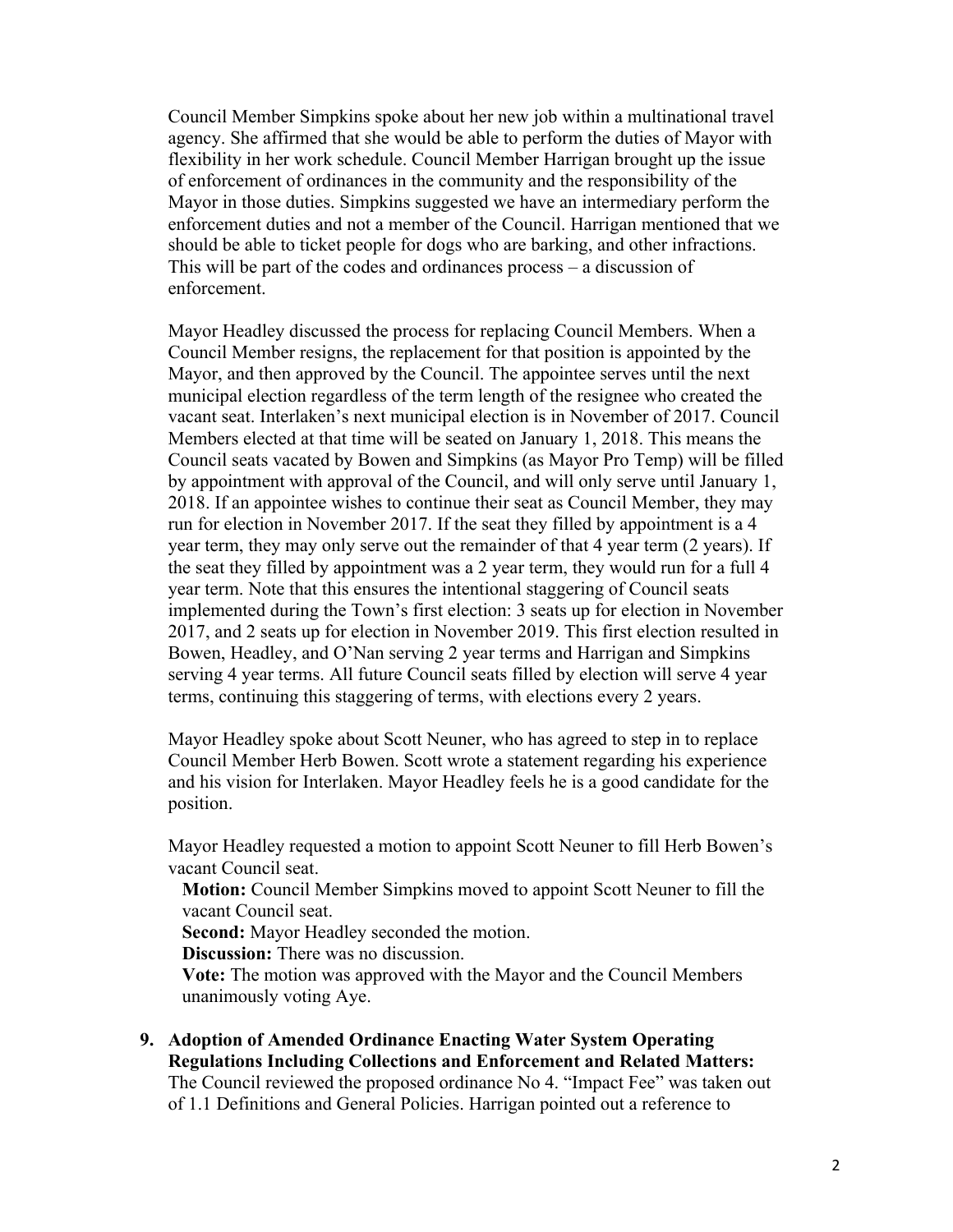"section 8.2.2 below". It was changed to "section 1.2.2 below." In section 1.8.1, the term "Town Manager" was changed to "Town Water Master."

In section 1.2.6 it states: "All meters must be installed by the Town." Although we don't actually install the meters, the meters should be installed under the supervision of the Water Master. There was a long discussion about the wording of this section. The Water Master hires a contractor to install the meters, not the owner. It was decided that the wording would be changed to: "All customer water connections must be metered. All meters must be installed by the Town."

Section 1.2.7 was removed because we are only allowed to have 1 meter per lot and this section pertains to multiple meters per lot. Accordingly, the following sections were renumbered to maintain numerical sequence.

The new Section 1.2.7 (formerly 1.2.8) was discussed and it was decided to leave it as written: "No individual water supply system shall be used or permitted on any lot or group of lots."

Section 1.6.1 was changed to delete the last sentence referring to multiple meters.

Section 1.12.6 was discussed regarding whether the Town has the right to inspect an individual resident's compliance with backflow prevention and cross connection procedures. Council Member O'Nan mentioned that this is a State requirement and that our Water Master has inspected individual homes for backflow prevention in the past.

Mayor Headley asked our Water Master to suggest a fee to disconnect and reconnect an individual's water connection. Mac suggested \$100 for each service: \$50 to be paid to him, and \$50 to be paid to the Town. There was discussion about this fee. In the absence of a fee schedule, it was decided that this fee was appropriate as stated in Section 1.11.2.

Mayor Headley discussed Section 1.11.1 regarding delinquent accounts: "After thirty days from mailing, the Town shall give notice that the Account is past due and delinquent and that service may be discontinued unless payment is made in full or appropriate arrangements for payment are made."

The term "appropriate arrangements" gives the Town some flexibility in negotiating a payment plan, and thus avoiding disconnection if the owner can agree to a reasonable payment plan. Mayor Headley noted that the delinquency clause is a requirement of the State Drinking Water Board, and that the various arrangements made in the past (monthly payments vs. full payment) will no longer be honored. Everyone pays his or her bill in full.

Mayor Headley discussed accounts in arrears for vacant lots (Duffy). The way the assessment invoice will be written will show past due balances as well as the current 2016 assessment for roads and water. Duffy was afforded some slack in past billings, but it was agreed that it is his responsibility to pay for past due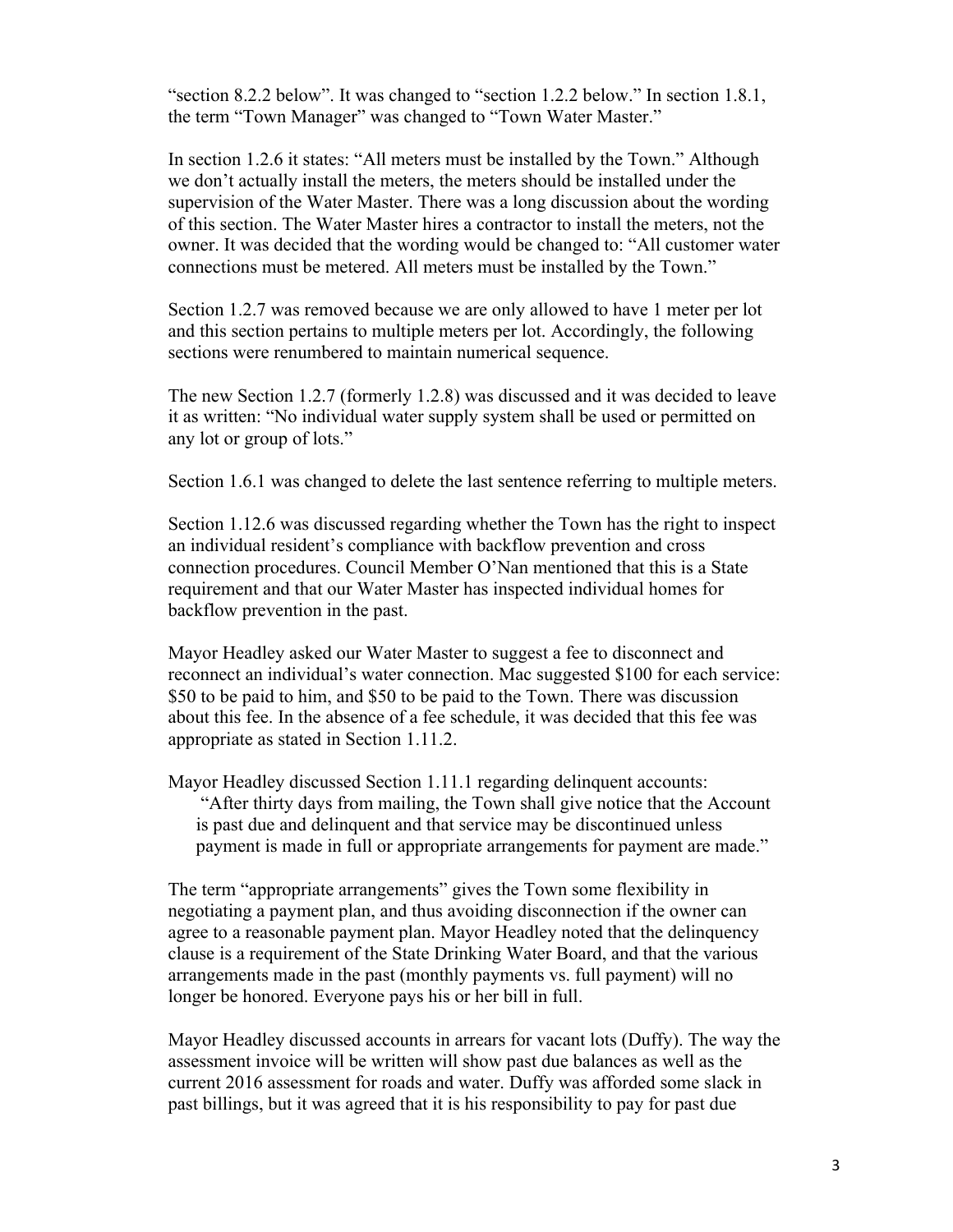accounts on both his vacant lot and home lot. If an owner has multiple lots, all lots will appear on a single bill.

The delinquency response and the way payment will be applied to each owner's assessment is as follows, as stated in Section 1.11.2:

"If delinquency continues for sixty days after the notice of delinquency, water services will be discontinued after a final 24 Hour Delinquency Notice is hand delivered to the service address by the Town. After the expiration of this final 24-hour notice, the Town will disconnect the water service associated with the delinquent account and may seek any or all remedies allowed by law to recover the delinquent amount. A one hundred dollar disconnection fee and one hundred dollar reconnection fee shall be applied to any such disconnections."

"In the event an owner owns or controls more than one lot, the Town shall apply any payment first to any and all undeveloped lot(s) and then to developed lot(s). Payments will be first applied to past due billings and second to the current billing in the following order: first to billings for any services provided additional to water service, such as for road maintenance and repair, and lastly to billings for water service. If insufficient to pay for both water service and other services, payment for the water service billing will be deemed delinquent."

Section 1.15.1 was also edited to add "or disconnection of water service performed by the Town," to protect the Town from liability damages resulting from a service disconnection (eg in case of a fire, due to an inoperable fire sprinkler system).

According to our lawyer, this language is appropriate and enforceable. In the future we may want to shift our road assessment to Wasatch County for a property tax assessment and let them handle collection. This assessment would be collected in November for the previous year. The County has a 90% collection rate, and if they take care of this, the Town can separate itself from that portion of the assessment. This leaves the Town in a stronger position – collecting only for the water assessment, and using the penalty of disconnection to enforce the collection. We need to decide our course soon. Brad Titcomb from the County can tell us what the taxes would look like for individual properties. We need to consider this as we prepare our budget for next year in March.

Mayor Headley proposed that the Council approve this ordinance with the changes approved during the discussion. Mayor Headley requested a motion to adopt Water System Ordinance No. 4 as amended by the previous discussion:

**Motion:** Council Member O'Nan moved to approve the Water System Ordinance No. 4 as amended.

**Second:** Council Member Simpkins seconded the motion.

**Discussion:** There was no discussion.

**Vote:** The motion was approved with the Mayor and the Council Members unanimously voting Aye.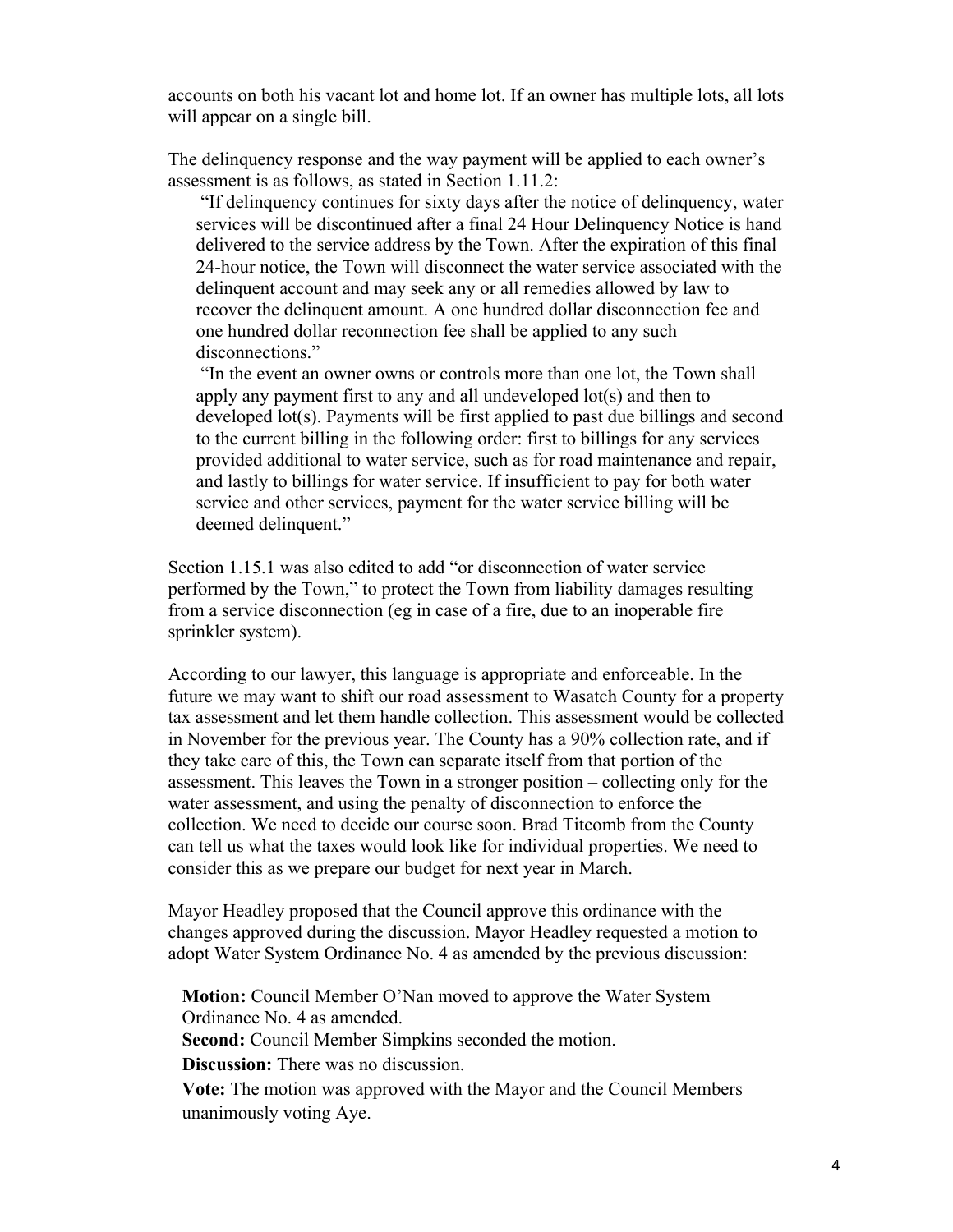Mayor Headley suggested that we reach out to our web designer, Anya, and begin posting our ordinances as well as meeting minutes. He would coordinate with the Town Clerk to get those documents to Anya. It was also suggested that we install a corkbacked bulletin board to be installed on the Pump House door to post the meeting agendas and other important notices. O'Nan agreed to look into getting a weather resistant, enclosed bulletin board.

#### **10. Review and Adoption of Revised Fiscal 2015-2016 Budget:**

Mayor Headley discussed the format of our budget. It turns out that we do not need to comply with the State's format of a 12 page excel file format. Our contact from the State Auditor's office, Patricia Nelson, explained that our Town budget format could be used, as long as we show 3 columns that provide actual expenditures from previous fiscal years, as well as the budget for the current year. It was noted that our other contact from the auditor's office, Jeremy Walker, was not as savvy to some of these workarounds.

Mayor Headley walked the Council through the budget. The first column for FY2014 is blank because the Town was not yet established. The second column for FY2015 YTD has a \$6,000 transfer from IMWC on the first line of the first page. On the first line of the second page, under Water Revenue Fund, Revenue & Contribution, this \$6,000 also appears. It turns out the first transfer of funds from the IMWC to the Town occurred before the end of FY2015. That's why this figure appears in this column. However, this \$6,000 is actually in our budget for FY2016, although it appears in the FY2015 column.

Mayor Headley has requested invoices for all services necessary to transfer our bond from IMWC to the Town. For example, Summit Engineering did some work that was necessary, providing a legal description of the parcels, as well as our lawyer, Eric Johnson. Other charges include Headley's travel expenses to Salt Lake for the DWB meeting and a bill from a lawyer working for DWB. We can be reimbursed for up to \$25,000 in expenses related to the transfer of the bond. We could have a sizeable amount for this reimbursement, but it is not reflected in this budget (we don't know the exact amount yet).

There are two main funds that have corresponding checking accounts: the General Fund (top of page 1) and the Water System Revenue Fund (top of page 2). This simplifies our banking process. Our ledger can be used to reflect how our expenses are allocated. This meets state requirements as well.

Our assessment checks will all be deposited into the General Fund. This is because we receive a single check for both water and roads. Under Transfers to Funds, it shows that the portion of the assessment that applies to water is transferred to the Water Revenue Fund (\$756 for each lot). Likewise, other monies are transferred to the various reserve funds. The correct terminology is that you transfer between funds and you allocate from a fund to an account.

After we pay our expenses, we should attribute some of our expenses to the Water Revenue Fund. This is because some of our expenses are shared between roads and water (eg Town Clerk). The percentage we use is based on our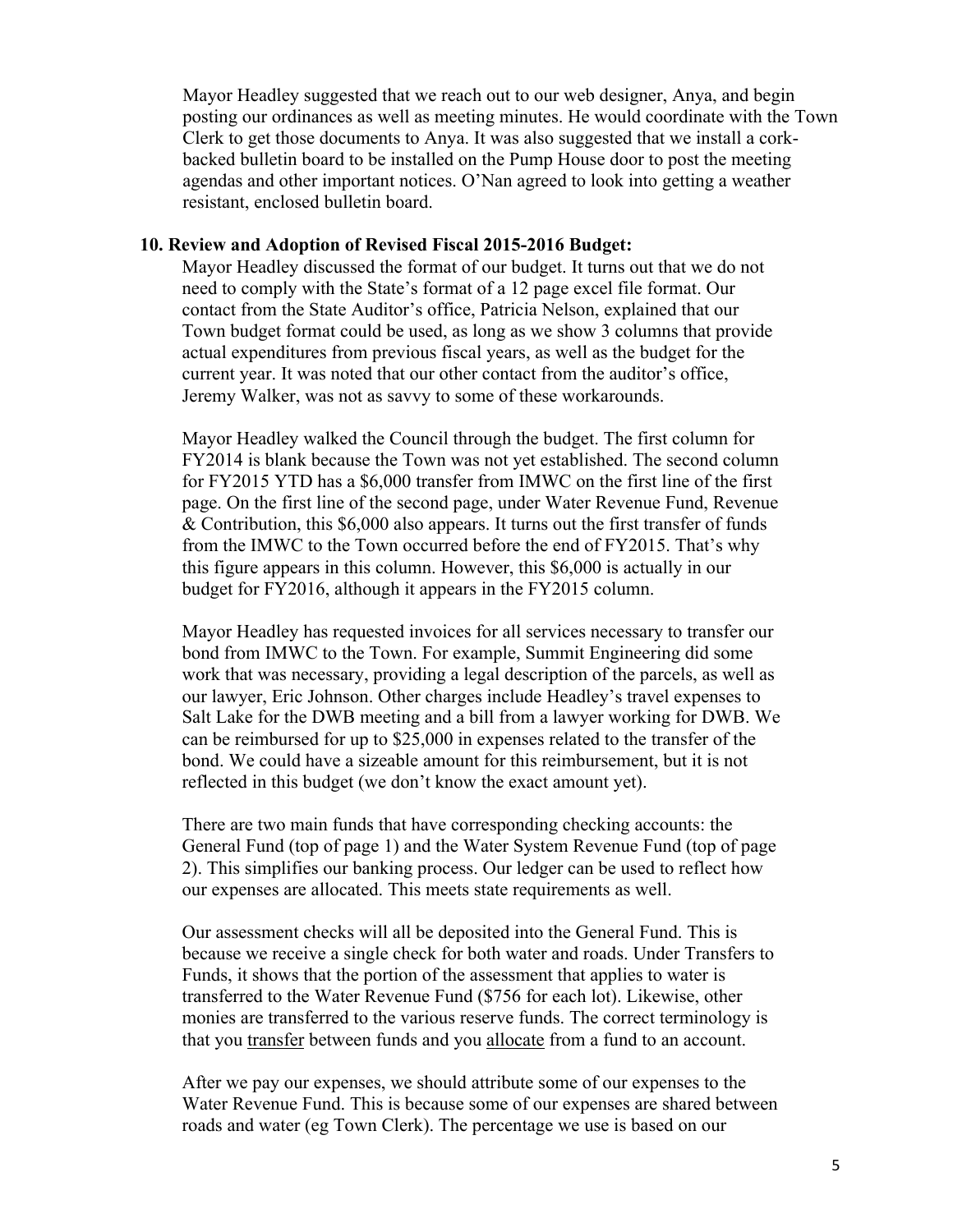reserve study and turns out to be 56% water, 44% roads. This is reflected in the transfers to reserve and contingency funds and also as a reimbursement under the General Fund, Administrative Expenses, of \$25,004 by the Water Revenue Fund (a positive number shows a credit to the account).

There was a surplus in the General Fund. In the splitting of the Contingency fund, it got thin when divided equally between roads and water. Mayor Headley elected to transfer an additional \$15,000 from the General Fund surplus to the Transportation Contingency Reserve Fund to cover future road expenses (eg seal coating).

Mayor Headley offered a further explanation. Under the Transportation Reserve Funds, there are two funds: Transportation Capital Facilities Replacement Fund and Transportation Contingency Reserve Fund. By calling them funds, there's no limit to the amount of money you can put in them. If it's in the General Fund, the unallocated funds are limited to being 75% of the total income. We don't have as much income on the road side because the road portion of the assessment is less than the water portion, so that's why the additional \$15,000 from the General Fund Surplus was transferred to the Transportation Contingency Reserve Fund (see second line under "Revenues" for this fund).

It was noted that the Total Revenue for the Transportation Contingency Reserve Fund was not listed in the budget. Mayor Headley will add this to the budget.

Note that the Transportation Capital Facilities Replacement Reserve Fund is not limited to maintenance and repairs, but could also be used to fund improvements for the roads, eg guardrails.

Under the Water System Revenue Fund, Revenue and Contribution, the Charge for services: metered water, of \$4,000, is an estimate for overage charges at the end of summer. The \$139,104 is the portion of the annual assessment allocated to the water (\$756 per lot).

The DWB said the flow of money will be as follows: from the Water Revenue Fund, monies will be allocated first to an expense account to ensure all expenses are covered. Secondly, the monies are transferred into the Water Revenue Bond Sinking Fund. This fund comprises two sub-funds: the Bond Fund and the Reserve Fund – Series 2016 Bond. (The naming conventions are dictated by DWB.) The Bond Fund holds monies in a money market account sufficient to make the annual bond payment.

The 2016 annual payment on the Bond is due by January  $10^{th}$ , 2017. . The funds for that payment will come from the annual assessment issued early in 2016 for the fiscal year ending June 30, 2016

The second Bond Sinking Fund sub-fund is the Reserve Fund – Series 2016 Bond. It statically holds in a money market account an money sufficient to make the annual bond payment in case the Bond Fund doesn't have the reserves to do so. This money stays in this fund for 8 years until the Bond is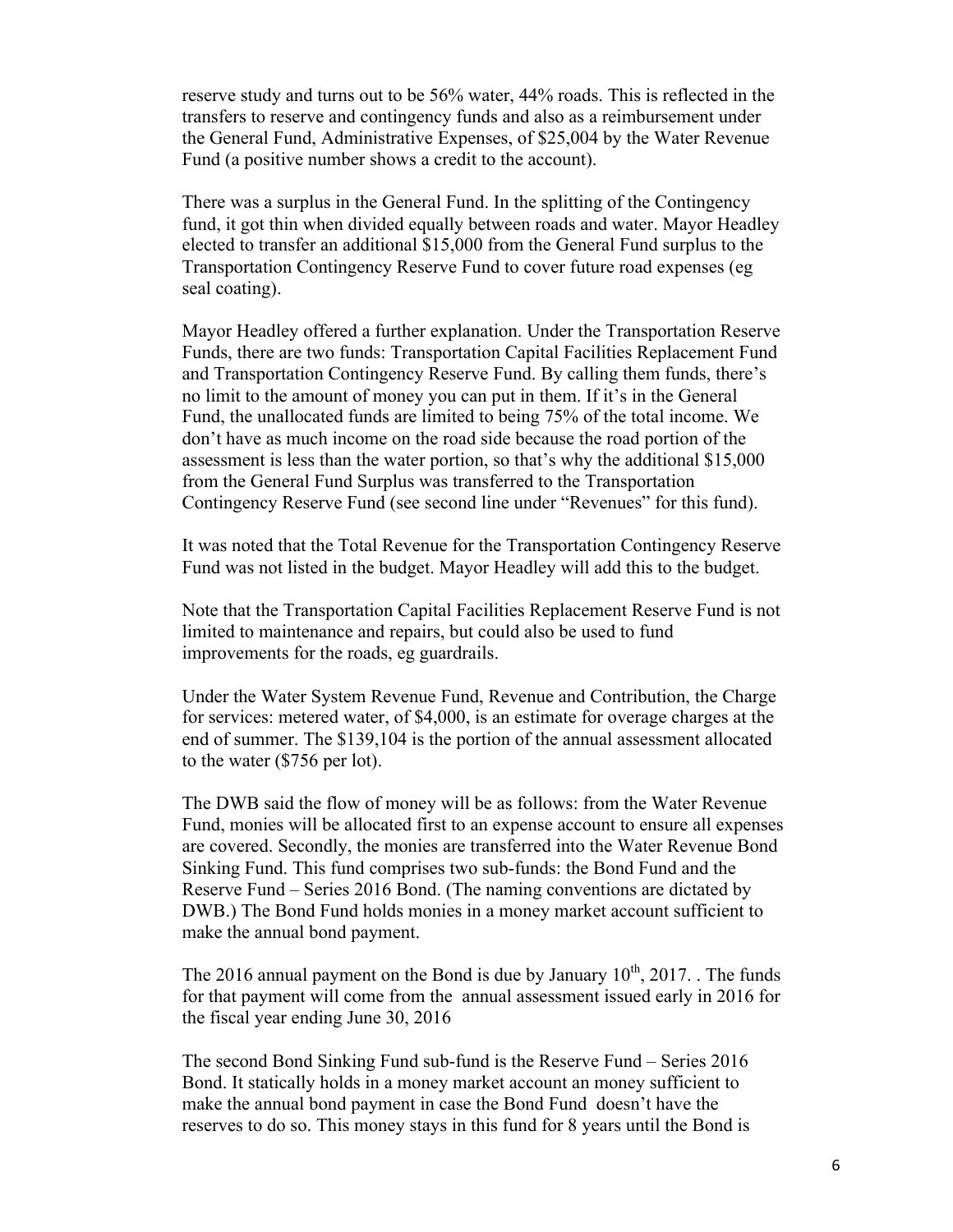paid off. There is no activity in this fund. We will never put anything more in this fund.

Last, Water Revenue funds received from the annual assessment are transferred to the Water System Reserve Fund, also a money market account. It has two sub-funds: the Water System Capital Facilities Reserve Fund, and the Water System Contingency Reserve Fund. The former holds funds in reserve for the 30-year cycle of replacement and maintenance of the water system infrastructure. The latter fund is held in reserve for unexpected expenses for which we can plan or budget.

Council Member Simpkins had a question regarding expenses. Where are the Health Department bills paid from? That would be the Chemicals & Monitoring account. Kristine needs to be instructed on how to apply expenses to which line item in the budget. We are using the same categories as IMWC, so she should be able to assign them properly.

Mayor Headley noted that the budget can be changed by the Council without a public hearing as long as the budget item does not change more than 20%. This is according to Jeremy Walker, of the State Auditor's office. We do not need to use the State Budget format for the future according to Patricia Nelson, State Auditor's Office.

Mayor Headley requested a motion to adopt the fiscal year budget ending June 30, 2016, as amended.

**Motion:** Council Member O'Nan moved to adopt the budget as amended. **Second:** Council Member Simpkins seconded the motion.

**Discussion:** There was no discussion.

**Vote:** The motion was approved with the Mayor and the Council Members unanimously voting Aye.

### **11. 2016 Annual Assessment: Billing Format, Timing, Cover Letter**

We would like to get the 2016 assessment out as soon as possible. We do not currently have the format of the invoice from Jeff, our accountant. The terms of the assessment regarding incomplete or late payments will be laid out in the cover letter. DWB allows for monthly billings but we don't want to consider this because of the extra overhead costs. For the hardship cases, Mayor Headley suggested we extend the amount of time to pay off the account, rather than offer monthly payments.

The total amount of the assessment will be \$1,112 for each lot. This payment is due in full 30 days after the date of the billing. We will deal with the small percentage of people who don't make the full payment individually. Mayor Headley suggested that Town Clerk Smith look into alternatives for formatting the invoice. Headley would like the bill formatted to include past due billings, transportation, and water as separate items. He would also like to include the details of how we handle delinquent payments as outlined in Ordinance No. 4.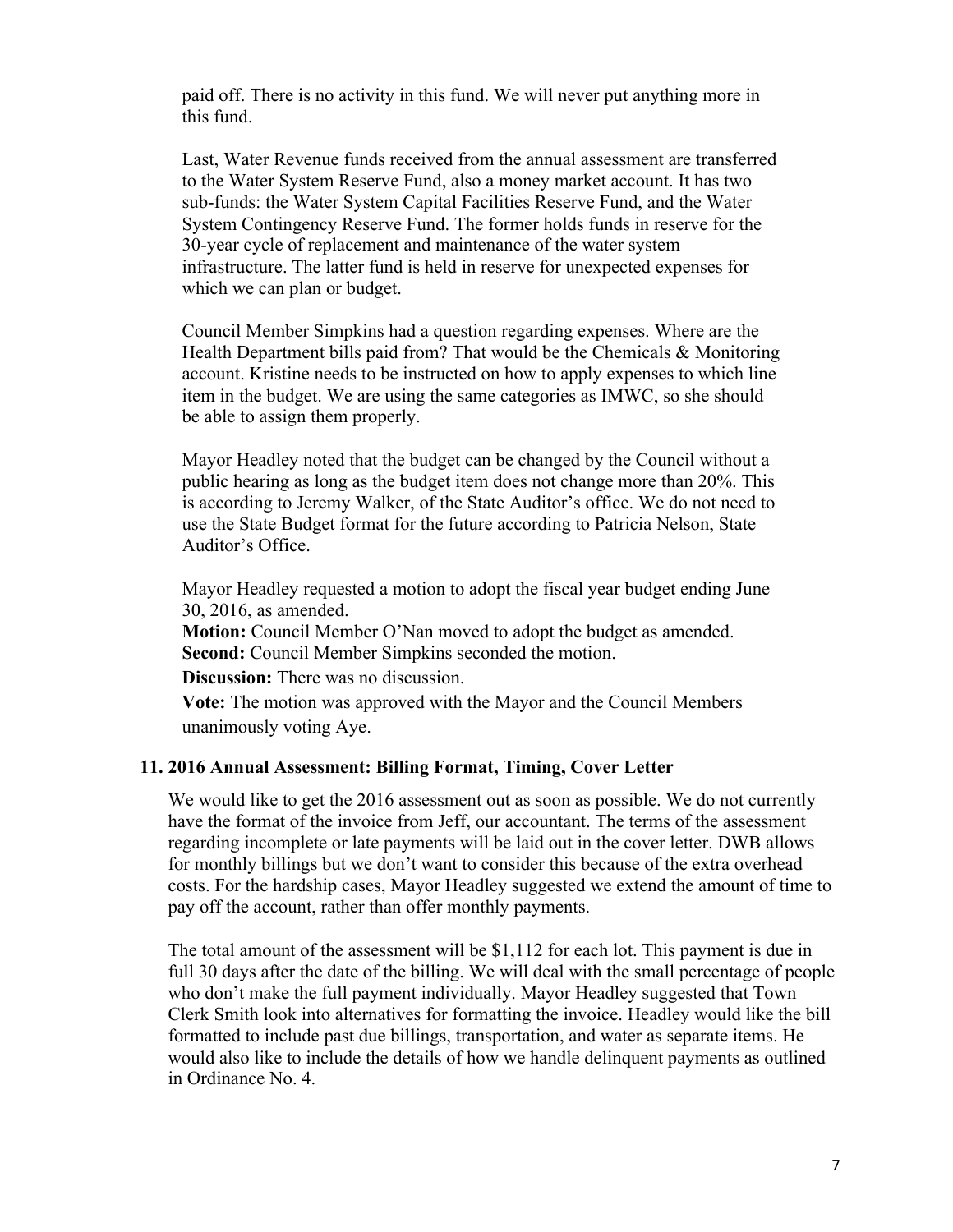### **12. Progress Report on Codes and Ordinances – Town Clerk**

Town Clerk Smith reported that the attorneys have not had time to finish looking at the Ordinances. Adam sent out his first set of responses to our questions, which were incomplete. Some of his answers contradicted what we heard from Eric. A second request was made to verify his results with Eric. The next email we received stated that there was a delay on the ordinance review because of work being done on the Water Bond. Eric did mention to Larry that Adam discovered it was not necessary to be an Interlaken resident to serve on the Planning Commission. We're waiting for them to complete their review. We're also waiting to see what process we will use with the County regarding applications, inspections, review, and planning.

### **13. Report on Wasatch County Planning/Review/Inspections – Lisa Simpkins**

Council Member Simpkins spoke with Mike Davis, the Wasatch County manager, regarding the permitting and planning of construction in Interlaken. He suggested a process for working with the Town. He said the County could review plans after our Planning Commission had reviewed and given initial approval. They would then give their approval with any recommendations back to us. If we accept the application, the applicant can go to the County and get a building permit. They will follow the County procedures through permitting, inspections, occupancy, and it's possible that we also use the county's Board of Adjustment. They have a built-in process for granting variances as well as a Board of Adjustment. The Board of Adjustment reviews the applicant's appeal for a refusal of a variance. The homeowner pays for all steps of the process. We, as the Town, would have 2 opportunities to review a plan: at the front end, working with Wasatch County in the initial review, and at the end, if the owner requests a variance. The fee structure is already set up on line for the County. We need to create a contract for Wasatch County and adopt a resolution assigning them this responsibility. Mike Davis will give Council Member Simpkins a copy of the contract that Wallsburg used with the County to perform the same service. Our lawyers should review the contract. Town Clerk Smith suggested that we create a flowchart for new applicants to help them through the process. The fee schedule could be included with the flowchart.

Mayor Headley suggested that Smith contact Anya to get access to the Wix editor to make changes to the Town website. We need to remove content that's specific to IMWC and update contacts and add other content (ordinances, meeting minutes).

### **14. FINANCIAL MATTERS: Report on Pending Bills, Discussion of Bill Payment Protocol (Check Batching, Timing), Monthly Financial Reporting**

Larry presented the invoice for the new pump - \$14,761 and an invoice from Bill Prater, the attorney for the Drinking Water Board for DWB, for \$3,579. We will get reimbursed for the attorney fees as they relate to the completion of the Water Bond.

It was decided that we should pay our bills once a month. This would save the Town money as well as simplify the process for picking up and signing the checks. Lisa will receive all bills by the  $20<sup>th</sup>$  of the month. They will be scanned and sent to Kristine who will cut the checks. These checks will be picked up and brought to the Council meeting and signed. (note: in later conversations, it was decided that the deadline for the invoices would be pushed out to the  $25<sup>th</sup>$  of the month.)